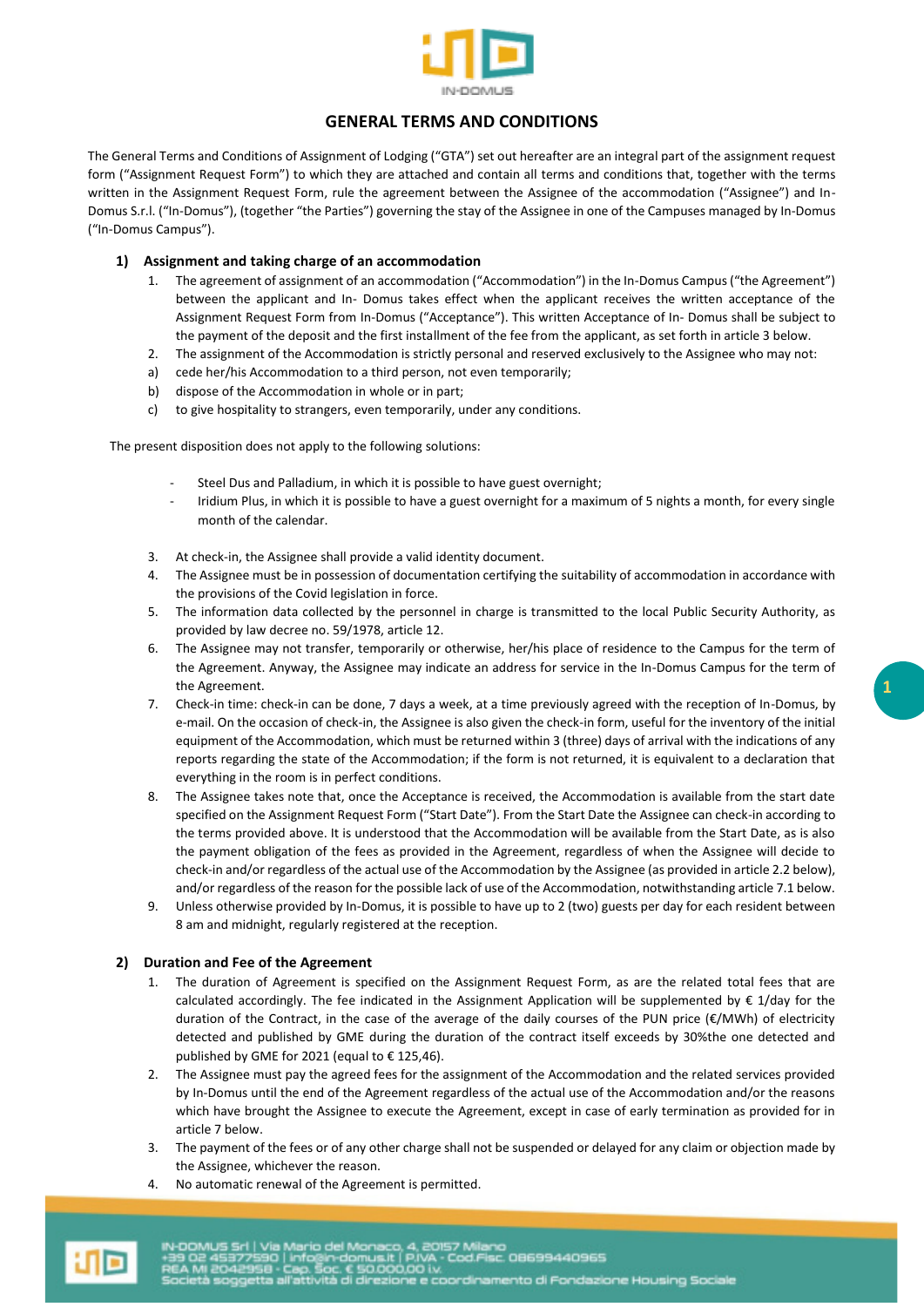

# **3) Cautionary Deposit and first Installment**

- 1. Along with the Assignment Request Form, the Assignee shall submit copy of the bank transfer made to pay the noninterest-bearing cautionary deposit and the first installment of the fee, as indicated in the Assignment Request Form itself. The cautionary deposit is a guarantee for any possible losses or damages billed to the Assignee, when ascertained in a joint inspection at check-out, or as better provided for in the following art. 9.
- 2. The deposit, net of any amount due to In-Domus, included refund of possible losses or damages as ascertained in the above inspection, will be returned to the Assignee within 60 (sixty) days from the check-out date, through bank transfer only.
- 3.In case of failure of the payment of the cautionary deposit and the first installment of the fee as indicated in this article – within 5 (five) days from the transmission of the Assignment Request Form to In- Domus, the said Assignment Request Form is to be considered as definitively rejected and In-Domus will have the right to assign the Accommodation to some other applicants.

# **4) Late payment of the fee installment**

- 1. The payment of each fee installment must be made within each respective deadline set out in the Assignment Request Form. In case of payment after such deadline In-Domus will apply a penalty of Euro 50 (fifty/00) penalty for every delay.
- 2. In case of payment delay for more than 15 days (fifteen) after the deadlines indicated in the previous paragraph 4.1, In-Domus may consider the Agreement terminated as provided by article 1456 of the Italian Civil Code, and may prohibit the access to the Accommodation, by blocking the electronic access badge.

## **5) Damages and Losses**

- 1. The Assignee is considered guardian of the Accommodation from the day that In-Domus gives her/him the access badge onwards. The Assignee must use the Accommodation, as well as the shared areas of the In-Domus Campus, in accordance with the Assignment Request Form, the GTA and the instructions and information available at the Campus and/or provided by In-Domus. The Assignee is also obliged to cooperate with In-Domus (i) by promptly pointing out possible damages or losses in the Accommodation and/or in the shared areas of the In-Domus Campus, and (ii) by allowing In-Domus access to the Accommodation as provided for in article 13 below.
- 2. Damages and losses possibly caused by the Assignee shall be refunded by her/him at the cost indicated in the price list provided by In-Domus (Attachment A – Cost of Repairs and Replacement). Damages and losses not indicated in the list shall be charged at the actual cost borne by In-Domus to make the repair or provide for a replacement, where repair is not possible.
- 3. When not possible to identify which Assignee is responsible for the damages or losses in a shared room, all occupants of the same Accommodation shall be considered jointly and severally liable. In the case of damages or losses to the shared common areas, all residents shall be jointly liable.
- 4. The value of the damage or shortage as specified in paragraphs 5.1 and 5.2 above must be paid by the Assignee upon presentation of a regular invoice by In-Domus following the assessment of the damage or shortage.
- 5. In case the Assignee loses the badge or the access key to the Accommodation, she/he can ask for a copy at the reception; the first copy will be free of charge while any other copy will be charged Euros 10.00 (ten/00).

## **6) Compulsory change of assigned place**

- 1. The Assignee acknowledges and accepts that In-Domus, with a notice of at least 30 (thirty), days, has the right to move the Assignee, inside the same Campus, to a solution equal or superior to the Accommodation assigned. If the move is a direct or indirect consequence of reasons of force majeure or is due to need/opportunity related to the administration of the In-Domus Campuses (including, for example, in case of extraordinary maintenance and/or Assignee's reservations and/or attendance not sufficient to keep open all the In-Domus Campuses), the notice period could be reduced and the Assignee could be moved to another In-Domus Campus in Milan and/or in a lodge cheaper than the Accommodation assigned.
- 2. It is understood that in case of move as provided for in paragraph 6.1 above, the Agreement will not be subject to any alteration (notwithstanding, evidently, with reference to the different kind of lodge assigned) and, in particular, no additional costs will be charged to the Assignee (except for the provision of article 10.3 below). Furthermore, in case of move to a lodge cheaper than the Accommodation assigned, In-Domus will refund the credit balance to the Assignee.
- 3. At the swap of the Accommodation, the Assignee shall sign the check-out form, hand back badges and keys and pay any due charges, including charges related to any possible Extraordinary Service, as defined in article 10.3 below.

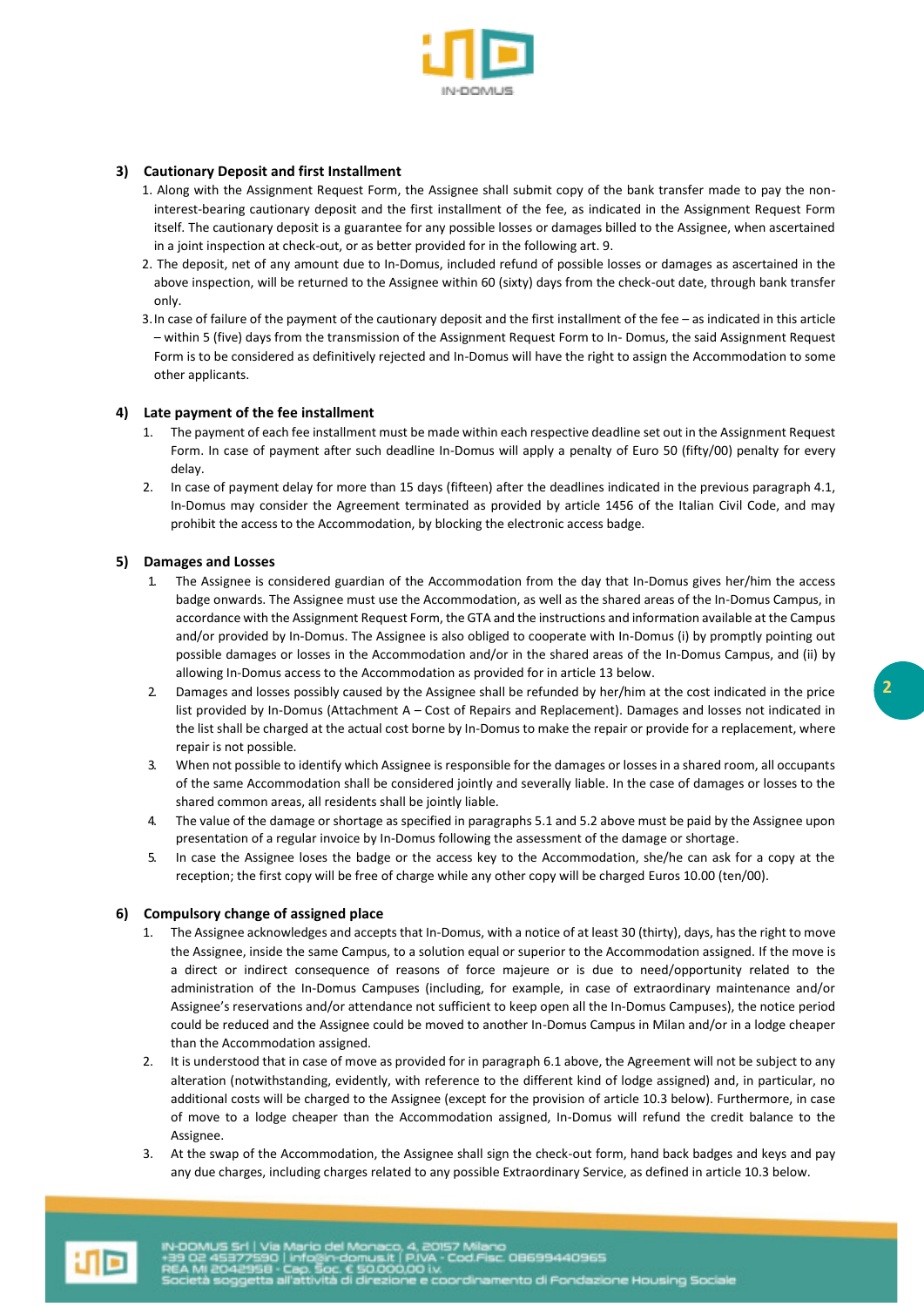

# **7) Early Termination**

- 1. The Assignment Request Form sent to In-Domus is considered irreversible. In case the applicant and/or the Assignee informs In-Domus – no later than 2 (two) days before the Start Date – that she/he is no longer interested in the Assignment Request Form and/or she/he terminates the Agreement ("Notification"), In Domus will return the first installment of the fee to her/him, but the Assignee will have to pay an amount equal to the Cautionary Deposit as provided for in article 3 above, by way of penalty for the early termination. It is understood that in case In-Domus receives the Notification after the term indicated in this article the provisions of paragraphs 7.2 and 7.3. will be applied.
- 2. The Assignee may file request of early termination from the assigned Accommodation before the end of the term of the Agreement; the request must be sent to the following e-mail address [info@in-domus.it](mailto:info@in-domus.it) and must indicate the desired check-out day.
- 3. When requesting an early termination as per paragraph 7.2, the Assignee must grant a notice of at least 30 (thirty) days for early withdrawal, and shall pay to In-Domus, together with the fee of the notice period, an amount equal to 2 (two) months' fee (including charges related to any possible Extraordinary Service) as penalty for the early termination. Needless to say, the total fees paid by the Assignee will not exceed the amount of total fees provided for in the Assignment Request Form.

# **8) Maintaining of the common areas and accommodation**

- 1. Study rooms: study rooms are available within the campuses. At the end of the use, the study station must be cleared of any personal effects. In-Domus reserves the right to remove personal effects left unattended by occupying the stations.
- 2. Common kitchens and meal areas: Guests who use them must carry out the cooking operations and subsequent cleaning / sanitization with the utmost diligence and in compliance with the procedures in force and exposed. At the end of the use of the kitchen, all personal property and any waste must be removed
- 3. Accommodation: to allow the cleaning operations by the staff in charge to be carried out with maximum effectiveness reaching optimal quality standards, it is requested that on the scheduled day of cleaning the guest clears the surfaces such as, for example, the desk and lifts personal belongings from the ground. In-Domus reserves the right to apply sanctions in case of non-compliance with what has been previously specified.

## **9) Release of the accommodation**

- 1. The return of the Accommodation implies the obligation of a preliminary check-out, run together with In-Domus' personnel. The Assignee must book a check-out day and time at the In-Domus reception, with at least 7 (seven) days of advanced notice from departure. For organizational reasons, check-out can only take place by appointment to be fixed by email with the campus reception. The Accommodation must be emptied of personal belongings by 10:00 AM of the last day of contract.
- 2. In case it is not possible to agree on a check-out appointment in the presence of an In-Domus representative, the Assignee waives any dispute relating to any damages and / or shortages detected by In-Domus that will be charged as provided for in art. 5 above.
- 3. At check-out, the Assignee must underwrite the check-out form, empty the room and the locker (in case the latter is assigned) from every personal effect and garbage, if any, and hand back the access badge of the Accommodation. In case check-out is carried out without the Assignee as set forth in art. Art 9.2 the form will be filled out by an In-Domus representative.
- 4. Any damage to or loss, in comparison to the check-in inventory provided in article 1.7 above, found at check-out will be charged to the Assignee accordingly to article 5 of the Agreement.
- 5. In case of late return of the Accommodation, the Assignee will be charged a penalty of Euros 60.00 (sixty) for every day of delay, without prejudice to In-Domus' right to claim higher damages caused by such late return.
- 6. At check-out, the Assignee will have to pay the Restoration fee (final cleaning, sanitization and reorganization of the Accommodation) as indicated on the pricelist for each solution

## **10) In-Domus indemnity**

1. In-Domus is expressly indemnified from all responsibilities for any damage, directly or indirectly derived to the Assignee: (i) from an improper use of the facilities of the In-Domus Campus (included the gym, if existing) and/or of the services and/or of the Accommodation and/or of the Application (as defined in article 12 below), and/or (ii) from the lack of respect of the prescription of paragraph 5.1 and/or of the Terms of Use as defined in article 11 below and/or (iii) from fraudulent or malicious act of other guests or third parties, by way of example but not limited to, in the event of theft, shortage or damage to personal belongings of the Assignee, in any part of the Campus they have occurred, both during the contractual period and during any deposit in the room and / or in a dedicated common space.

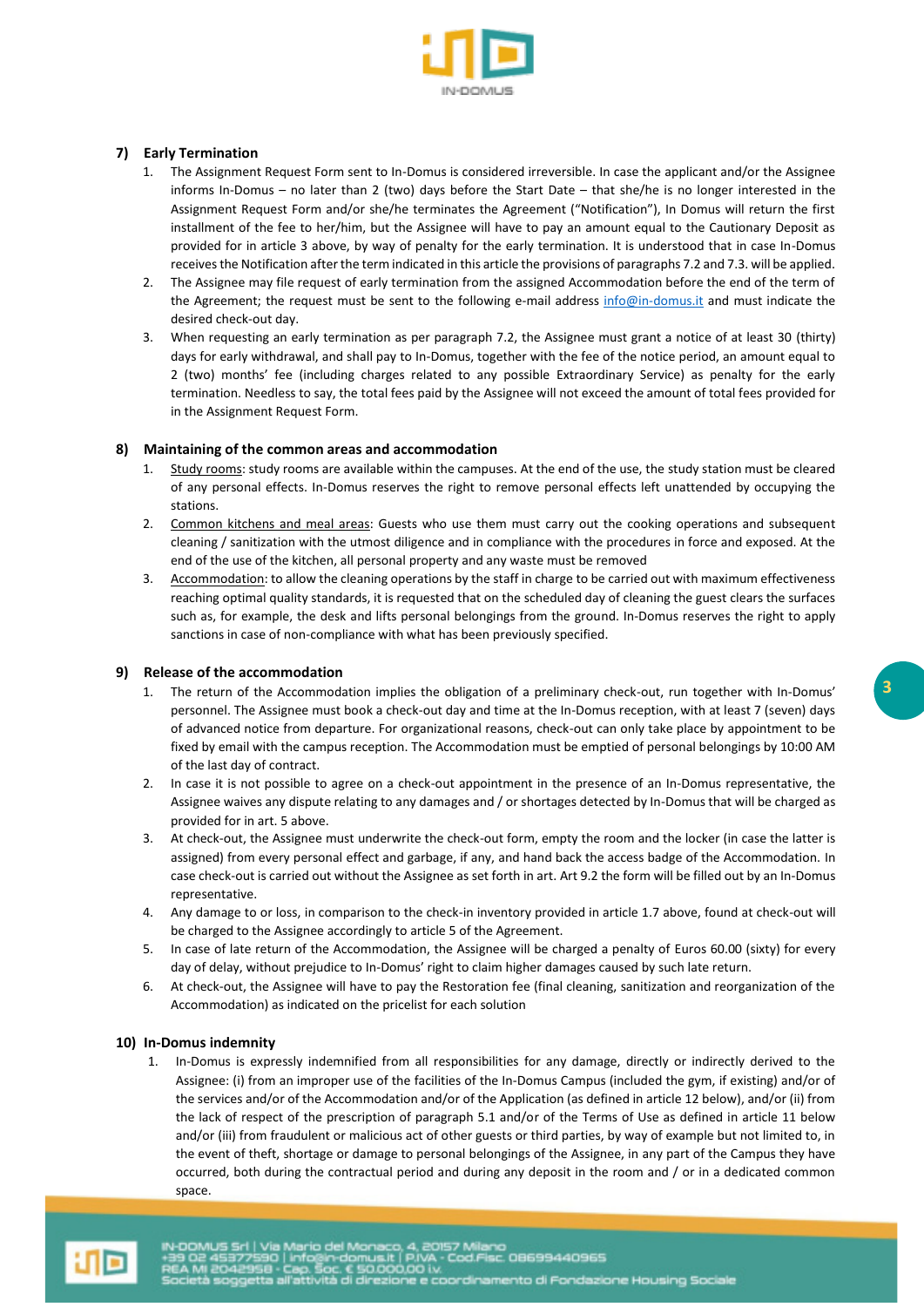

- 2. In-Domus is also expressly indemnified from all responsibilities for any interruption to the provision of services subject matter of the Agreement (including the interruption in the availability of the Accommodation) and/or for failure of the Application when not attributable to In-Domus.
- 3. Without prejudice to the provisions of articles 9.1 and 9.2, the Assignee acknowledges and accepts that, as a direct or indirect consequence of any reason of force majeure (such as but not limited to epidemic, orders of authority, natural disaster, strikes), In-Domus shall provide particular extraordinary services ("Extraordinary Services") that could be necessary and/or appropriate in order to fulfil the Agreement: the Extraordinary Services are additional to and/or a replacement of the agreed services provided for in the Agreement (such as but not limited to services in favor of the Assignee caught in the quarantine, extraordinary sanitizations of the Accommodation and the common areas, moving of the Assignee and/or of any Assignees roommates to other lodges with daily rates, and/or to other In-Domus Campuses and/or to conventional structures, change in the Agreement's housing solution). In this case the Assignee undertakes to bear the charges of the Extraordinary Services, based on the current fees from time to time communicated and made available to the Assignee, to the extent previously indicated by In-Domus and without prejudice, in any case, to the Assignee's right to withdraw from the Agreement upon the terms and conditions of article 7 above; it is understood that the charges of the Extraordinary Services are due considering the whole period of stay (including the last day) of the Assignee in the In-Domus Campus and/or in the lodges/structures mentioned above.

## **11) Actions and sanctions**

1. Any breach of the Terms and Conditions of the Agreement shall result in administrative fees, as described in the present paragraph. The fees listed in the Attachment B (Administrative Fee) should be considered by way of example without prejudice to the right of In-Domus of compensation for greater damages.

In-Domus has also the right to proceed with the cancellation of the assigned lodging place and with the termination of the Agreement as per article 1456 of the Italian Civil Code, in the following cases:

- i. keeping flammable material and/or weapons and/or drugs, even for personal use, in the Accommodation, and/or in the common areas of the In-Domus Campus;
- ii. omitted full payment even of only one installment of fees according to the deadlines defined in the Assignment Request Form, as provided for in article 4 (without prejudice, in any case, to the penalty specified therein);
- iii. allowing repeatedly her/his Accommodation to be used by third parties in whole or in part;
- iv. serious infringements of the rules provided for in the Handbook or in the Terms of Use or breaches of the law, also related to the use of the IT Facilities;
- v. conduct that goes against public order and laws;
- vi. repeated prohibited behaviors listed in the Attachment B mentioned in art. 11.1.

2. The written warning set forth in article 11.1 shall be delivered to the Assignee by e-mail to the e-mail address specified by the Assignee in the Assignment Request Form and the Assignee undertakes and accepts that the date of dispatch is deemed to be the one corresponding to the date of receipt of the warning letter.

3. In the cases described in point 11.1. above, In-Domus has the right to immediately and automatically revoke the Accommodation. The revocation of the Assignee's Accommodation, by In-Domus with a letter delivered by hand at the Accommodation in the In-Domus Campus or, in case of unavailability, through a registered letter to her/his residence address stated on the Assignment Request Form.

4. In case of cancellation of the Accommodation, the Assignee:

a) shall be no longer eligible for any Assignment place in an In-Domus Campus;

b) shall receive no refund of any paid fee and shall in any case be obliged to pay three monthly installments, by way of penalty.

## **12) Use of Application and IT Facilities**

- 1. If the Assignee uses software applications and/or virtual platforms and/or websites or equivalent (collectively the "Application"), and/or the shared IT facilities of the In-Domus Campus (including the Wi-Fi service) (the "IT Facilities") provided by In-Domus under the Agreement, the Assignee undertakes as of now to execute and to comply with the respective terms of use, if any (the "Terms of Use"),as well as, in any case, to comply with the instructions that will be provided by In-Domus.
- 2. The Assignee undertakes to indemnify and hold In-Domus harmless against any charges, cost, loss or damage suffered by In-Domus as a consequence of the use of the Application and/or of the IT Facilities by the Assignee in violation of the law, of the Terms of Use and/or of the instructions provided by In-Domus.
- 3. In-Domus also informs the Assignee that the ancillary services for the enjoyment of the Accommodation, provided for in the Agreement, shall be supplied, at In-Domus' discretion, during the period of validity of the Agreement, in whole or in

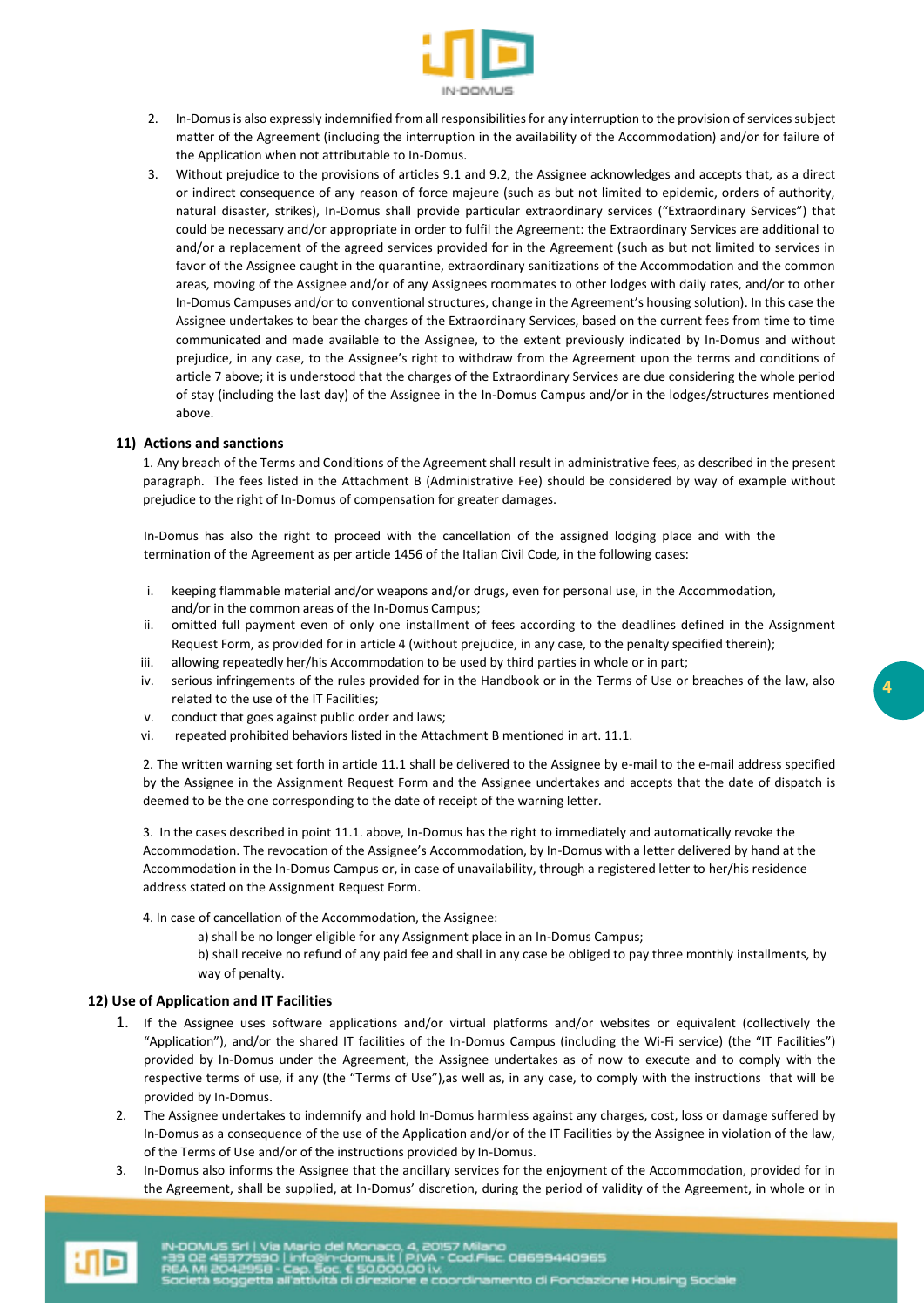

part, through the Application subject to a written notice given to the Assignee and without additional charges with respect to those of the Agreement.

In this case the Assignee undertakes to request the services provided by the Application through the latter, pursuant to the terms and conditions set forth in article 11.1. Furthermore, it is understood that no responsibility can be attributed to In-Domus in case of failure in the provision of the services provided by the Application, if the Assignee does not request these services through the Application, in violation of the commitments made under this article.

### **13) Video Surveillance of the common areas an In-Domus right to access the Accommodation**

The Assignee agrees and accepts that the common areas of the Campus are under video surveillance.

The Assignee agrees and accepts that In-Domus will always hold a copy of the key or a copy of the badge in order to access the Accommodation and that In-Domus may access the Accommodation at any time during the term of the Agreement in the following circumstances:

- in the presence of the Assignee or, if more than one, at least one of the Assignees;
- in the absence of an Assignee, with a prior notice of at least 24 hours, in order to verify the state of the Accommodation, carry out scheduled maintenance activities or other management needs;
- in the absence of an Assignee and without notice: i) in order to carry out urgent repairs; or ii) in case of an Assignee's absence exceeding 2 weeks or; iii) if it turns out that the Accommodation is occupied by strangers;
- at any time, without notice and regardless of whether or not an Assignee is present, in case In-Domus has reasonable grounds to believe the Assignee has breached or is still breaching the prescriptions of point 11.1.

#### **14) Jurisdiction and communication**

The Parties agree that any disputes arising out of the Agreement, its interpretation, execution, validity or termination, or in any way connected to the Agreement, shall be finally settled by the Italian Courts of Milan.

Every communication between the Parties, when not differently provided for, shall be made to the following addresses:

- 1. to In-Domus: by email to [amministrazione@in-domus.it](mailto:amministrazione@in-domus.it) or by registered delivery to: via Mario Del Monaco 4, 20157 Milano;
- 2. to the Assignee: by email or by registered delivery to the addresses that she or he has written in the Assignment Request Form.

 **SPECIFIC APPROVATION** 

# **15) Privacy**

Signing the present GTA, the applicant declares that she/he has carefully read the Privacy Policy on data processing for the effects of article 13 of EU Regulation no. 679/2016 attached hereto. Regarding the possible use of the Application, reference should be made to the specific privacy policy that will be made available by In-Domus and that the Assignee compulsorily will have to read before the possible installation and/or use of the Application.

For the effects of articles 1341/1342 of Civil Code, where applicable, the Parties declare they approve specifically, after a careful reading, the following articles: 1 (Assignment and taking charge of an accommodation); 2.1 (Fee supplement resulting from an increase in electricity prices during the term of the contract equal to or greater than 30% compared to the PUN average published by GME) 2.2 (Payment obligation even in case of lack of use of the Accommodation); 3.1 (Cautionary Deposit and first installment of fee); 4.1 and 4.2 (Late payment of the fee installment); 5 (Damages and Losses); 6 (Compulsory change of assigned place); 7 (How to exercise the right of withdrawal of the Assignee and consequences); 8 (Release of the Accommodation); 9 (In-Domus indemnity); 10 (Actions and sanctions), 11 (Use of the Application and IT- Facilities); 12 (In-Domus' right to access the Accommodation) and 13 (Jurisdiction and communication)

Date Signature Date Signature Date Signature

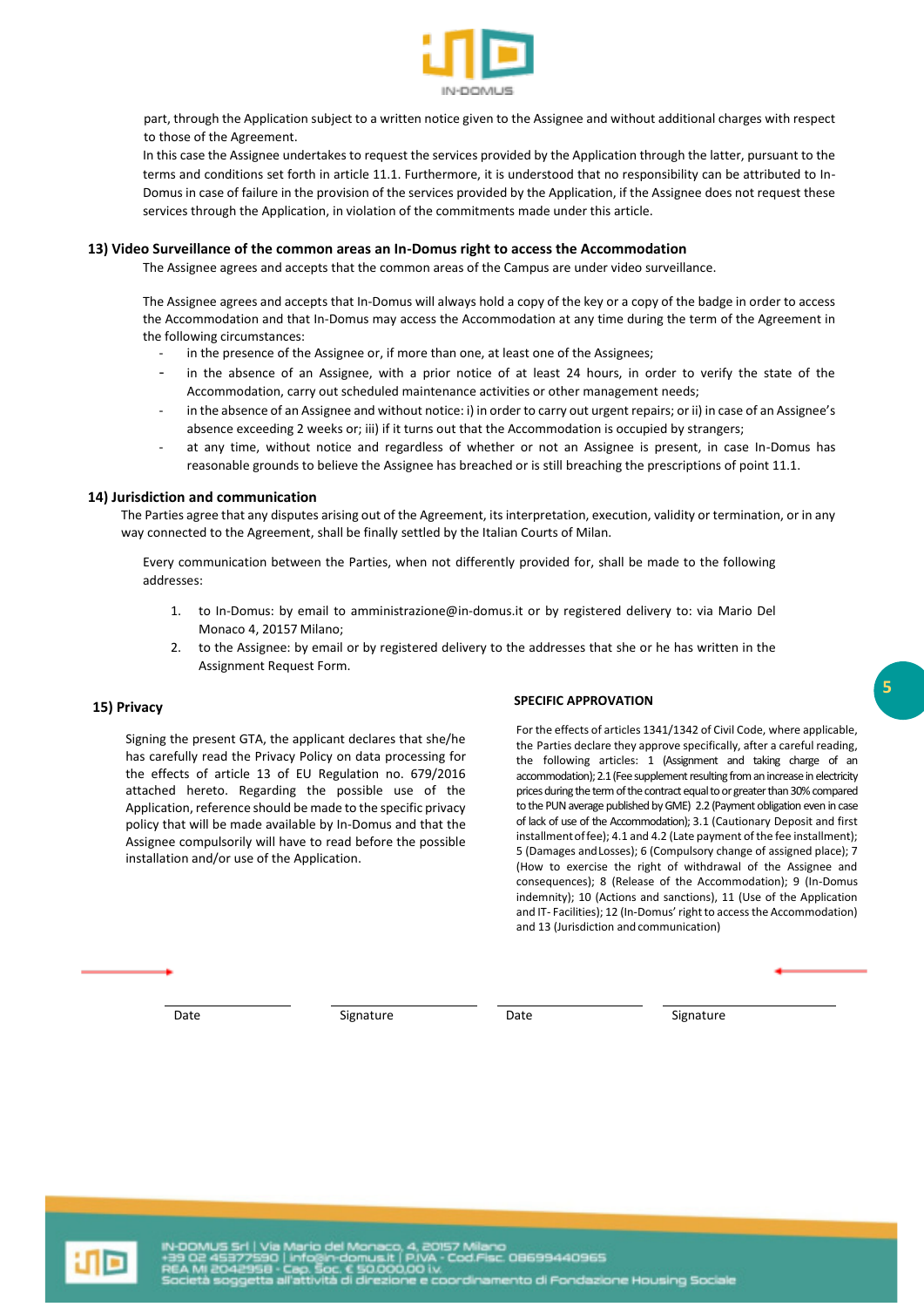

# **CONSENT FOR USE OF PERSONAL IMAGE**

The undersigned declares to be aware that In-Domus holds different types of public events ("the Events") to which the Assignees can take part and whose pictures can be published and/or spread with the aim of promoting its Campuses by In- Domus on its Website and Social Media and/or on related promotional material.

The undersigned, therefore, in accordance with article 10 of the Italian Civil Code and articles 96 and 97 of law no. 633 of 22.4.1941 (about copyright), by signing this clause, gives her/his consent to In-Domus, free of charge, and so she/he waives her/his right as of now to any kind of consideration, refund or fee, to:

- i. Take audio/video shooting, even if made by a third party, of her/himself in case of attendance to the Events;
- ii. The publication and spreading, even by third parties, of the images taken as above on the In- Domus official Website and/or of the In-Domus Campuses and/or on connected websites (included Social networks) and/or on printed paper and/or any other media, as well as the preservation, even through third parties, of the abovementioned images for the aims of the present clause.

The undersigned also declares to be aware that:

(i) It is always possible to withdraw, at any time, from the consent given by undersigning this clause, by communicating such decision to In-Domus in accordance with the afore-mentioned article 13;

(ii) In case of denied or withdrawn consent, the Assignee will not be able to attend the Events (except for written communications received from In-Domus).

Date Signature

# **PRIVACY NOTICE PURSUANT TO ARTICLE 13 OF EUROPEAN REGULATION NO. 2016/679**

#### **The "Data Controller"**

In-Domus S.r.l., pursuant to article 4 of EU Regulation no. 2016/679 (hereafter "GDPR") that lays down very important rules concerning "the protection of natural persons with regard to the processing of personal data and on the free movement of such data", is the Data Controller and, pursuant to article 13 of the GDPR ("Information to be provided where personal data are collected from the data subject") provides the following information.

The collected personal data, also with regard to the existing legal relationship (just to give an example but not as an exhaustive list: pre-contract relationship, contractual relationship, orders, purchasing, etc.), are processed in compliance with the GDPR Principles.

With regard to the aforementioned Data Processing, the Data Controller provides, inter alia, the following definitions:

- a. "Personal Data", pursuant to the definition 1 of article 4 of the GDPR, means any information relating to an identified or identifiable natural person ('data subject'); an identifiable natural person is one who can be identified, directly or indirectly, in particular by reference to an identifier such as a name, an identification number, location data, an online identifier or to one or more factors specific to the physical, physiological, genetic, mental, economic, cultural or social identity of that natural person;
- b. "Processing", pursuant to the definition 2 of article 4 of the GDPR, means any operation or set of operations which is performed on personal data or on sets of personal data, whether or not by automated means, such as collection, recording, organization, structuring, storage, adaptation or alteration, retrieval, consultation, use, disclosure by transmission, dissemination or otherwise making available, alignment or combination, restriction, erasure or destruction.

The Data Processing Activities have to be complaint with the GDPR lawfulness, fairness and transparency Principles in order to protect your Rights.

#### **Personal Data Collected**

The Personal Data Collected are mainly:

- i. Identifying Data (Business name or name and surname of natural persons, headquarter, phone, fax, e-mail, financial data, etc.);
- ii. Data relating to the existing legal relationship and date related to presence in the structures (if these Data are directly provided by the Data Subject).
- iii. "Special Categories" of Personal Data such as "data concerning health" (in case of disability, diseases or illness that need the cooperation and/or the support of the Data Controller's Employees).

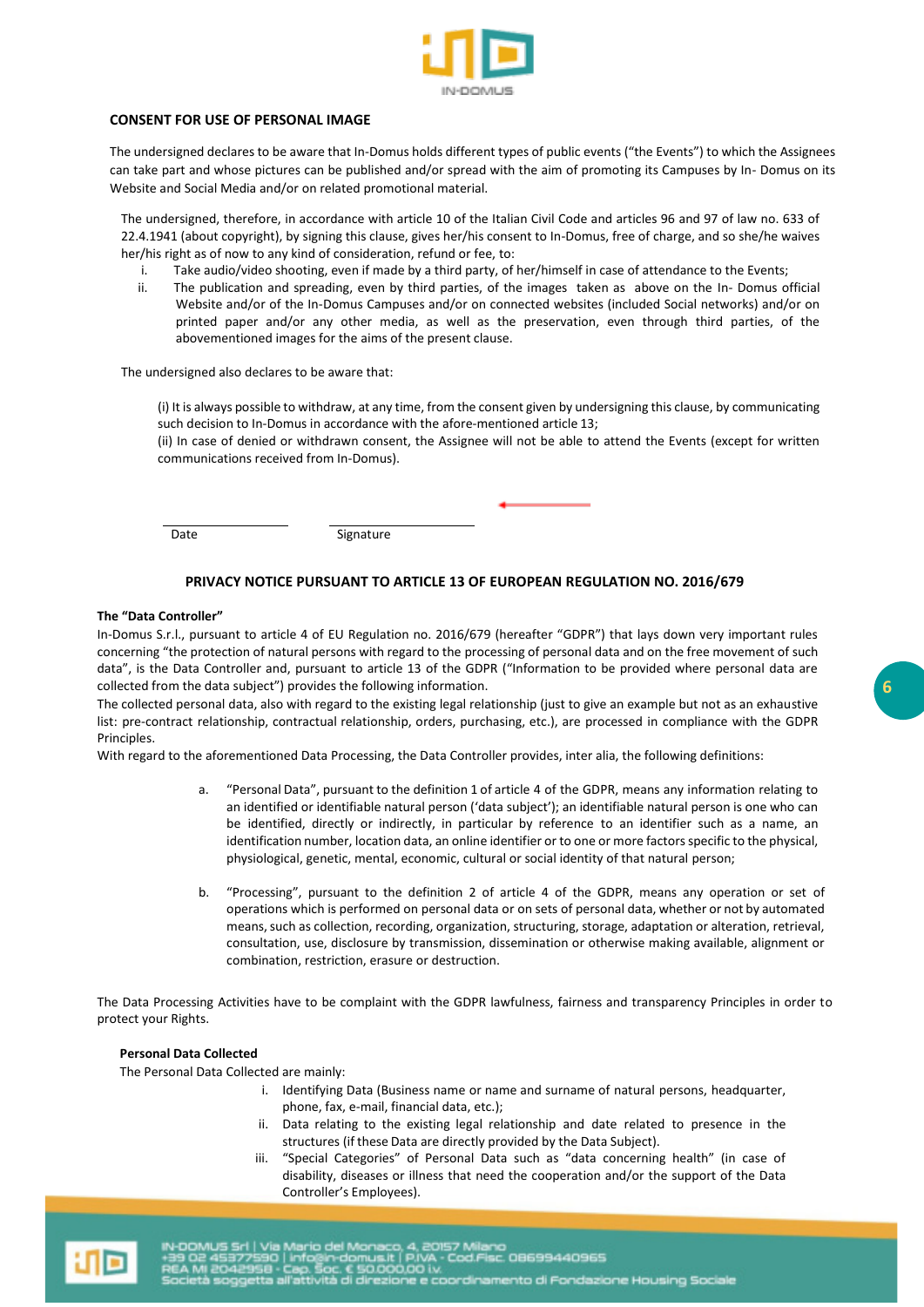

# **Data Controller Contact Data**

Business Name: In-Domus S.r.l. Headquarter: Via Mario del Monaco, 4, 20157 MILANO Phone: 02 45377590 Ema[il: privacy@in-domus.it](mailto:privacy@in-domus.it) 

## **Data Processing Activities Purposes**

Personal Data Processing Activities Purposes are:

- **1.** Compliance with legal obligations laid down by Laws, Regulations and EU Legislation, or with provisions laid down by Supervisory Bodies (Privacy Supervisory Authority, Customs Authority, Tax Revenue Agency, etc.) relating to or otherwise linked to the existing legal relationship or to a future one;
- **2.** Administrative, financial, tax and fiscal Client Processes Management;
- **3.** Performance and management of the existing Contracts and Prior Agreements, including booking management, management and provision of Services to Clients including the collection of correspondence and register presence in the owner's facilities (the latter only to institutions and educational institutions, university and analogues, which at least partially subsidize the services provided to customers);
- **4.** Information requests' Management, even via website;
- **5.** Contractual Rights' Protection;
- **6.** Making audio and video recordings and/or shooting photographs (also via duly appointed third parties) in which the Data Subject appears, if the Data Subject joins the Events organized by the Data Controller;
- **7.** Publication and disclosure (also via duly appointed third parties) of the images collected according to point 6 above: on In-Domus website and/or the In-Domus' Campuses official websites and/or websites linked to them (including, possibly, social networks) and/or print media sources and/or any other means of circulation, as well as the related retention (also via duly appointed third parties) of the aforesaid images if needed to carry out such activities.
- **8.** Carrying out advertising or promotional activities, in the broadest sense of the term (for example, sending newsletters and information material, sending brochures, organizing events, etc.) and other marketing activities, through automated contact methods (e.g. example: calls without operator, mail, sms, and various messaging systems, even instantaneous and on the internet, even to mobile phones) and non-automated (sending of paper mail and calls with operator).

The following table specifies for each above identified purpose: lawfulness of processing, , categories of personal data, Categories of data subjects and data storage period.

| <b>Purpose of processing</b> | <b>Lawfulness</b><br>of                                                                   | <b>Type of data</b>                                                                                                               | Data Storage Period                                                                                                                                                                                                                                                                                           | <b>Recipients</b> |
|------------------------------|-------------------------------------------------------------------------------------------|-----------------------------------------------------------------------------------------------------------------------------------|---------------------------------------------------------------------------------------------------------------------------------------------------------------------------------------------------------------------------------------------------------------------------------------------------------------|-------------------|
|                              | processing                                                                                |                                                                                                                                   |                                                                                                                                                                                                                                                                                                               | Categories        |
| Purpose 1                    | Legal Obligation                                                                          | <b>Identifying Data</b>                                                                                                           | Until termination of Contract and<br>for a further 10 years period                                                                                                                                                                                                                                            | $\ast$            |
| Purpose 2                    | Contract                                                                                  | <b>Identifying Data</b>                                                                                                           | Until termination of Contract and<br>for a further 10 years period                                                                                                                                                                                                                                            | $\ast$            |
| Purpose 3                    | Contract (plus Consent<br>to possibly collect<br>Personal Data<br>concerning health)      | 1.<br>Identifying<br>Data<br>2.<br>Data<br>concerning<br>health<br>3.<br>Data related<br>to presence                              | Until termination of Contract and<br>for a further 10 years period<br>(except for data concerning health,<br>that are stored for the necessary<br>data storage period in order to be<br>complaint with any legal obligation<br>or with the related time-barred<br>period for possible compensatory<br>claims) | $\ast$            |
| Purpose 4                    | Contract (with regard to<br>information concerning<br>provided and requested<br>services) | <b>Identifying Data</b>                                                                                                           | Until the execution of the request<br>or the accomplishment of the<br>practice                                                                                                                                                                                                                                | $\ast$            |
| Purpose 5                    | Contract                                                                                  | <b>Identifying Data</b>                                                                                                           | Until termination of Contract and<br>for a further 10 years period                                                                                                                                                                                                                                            | $\ast$            |
| Purpose 6                    | Consent                                                                                   | $\overline{4}$ .<br>Images and audio-<br>video recordings;<br>5.<br>Any additional<br><b>Identifying Data</b><br>and Contact Data | For the duration of the Event                                                                                                                                                                                                                                                                                 | $\ast$            |
| Purpose 7                    | Consent                                                                                   | Images and<br>4.<br>audio-video<br>recordings;<br>5.<br>Contact<br>Data                                                           | 5 years from the time of<br>acquisition of the image or video-<br>recording, without prejudice to the<br>Data Subject's right to cancel or<br>revoke the prior consent given                                                                                                                                  | $\ast$            |
| Purpose 8                    | Consent                                                                                   | Any additional<br>1.<br>Identifying<br>Data and Contact<br>2.<br>Data                                                             | 2 years from the release of consent<br>or from voluntary and optional<br>registration to the newsletter<br>sending service (carried out by the<br>Owner)                                                                                                                                                      | *                 |

#### **TABLE 1**

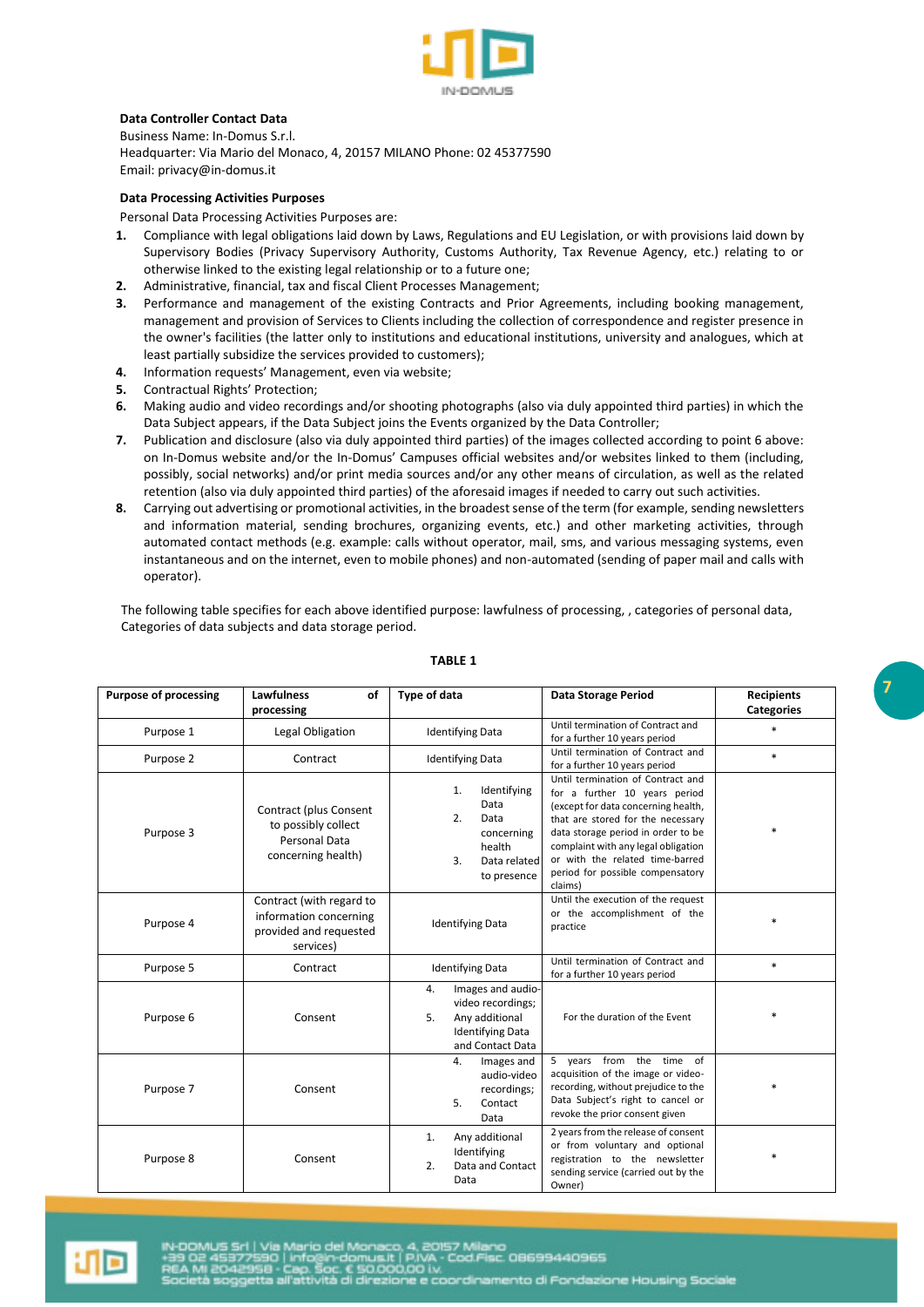

## **\* Data Recipient Categories**

In relation to the aforementioned purposes, personal data could be disclosed to the following Companies, Bodies and/or natural persons, located in EU Countries, which provide services, also external, on behalf of the Data Controller. Among which\*\*, in order to clarify, we just give an example, not as an exhaustive list:

- •Accounting Management Consultancy
- •Tax Consultant;
- •IT Service Company;
- •Supervisory Bodies;
- •Supervisory Board;
- •Data Controller's Website Maintenance Company;
- •Providers of maintenance services, to solve problems linked to the services provided by the Data Controller related to the Data Subject's stay;
- •Public authorities and administrative authorities, in the cases provided by the existing legislation.
- •Institutions and educational institutions, universities and the analogues, which at least partially subsidise the services provided to Clients, in relation to the purpose presented in paragraph 3, to demonstrate their presence in the owner's facilities.
- (\*\*) More detailed information on the external Recipients is available at the Data Controller.

#### **Data Retention Period**

Please take a look at column 4 of Table 1 (Data Retention period).

#### **Data Subjects' Rights**

With reference to the aforementioned data processing, the Data Subject can exercise the following rights provided by the GDPR:

- Right of access by the data subject [article 15 of the GDPR];
- Right to rectification [article 16 of the GDPR];
- Right to erasure ('right to be forgotten') [article 17 of the GDPR];
- Right to restriction of processing, including in the case of unlawful processing or disputing the accuracy of personal data by the data subject [article 18 of the GDPR];
- Right to data portability [article 20 of the GDPR];
- Right to object [article 21 of the GDPR];
- Right not to be subject to a decision based solely on automated processing [article 22 of the GDPR].

You can easily get further information concerning Data Subjects' Rights by visiting our website or simply asking the Data Controller to provide an integral extract of the aforementioned Data Subjects' Rights.

The aforementioned rights may be exercised, according to the provisions of the GDPR, by sending an e-mail to privacy@in-domus.it

In-Domus S.r.l., pursuant to article 19 of the GDPR, proceeds to inform recipients to whom the personal data have been communicated, about any requested corrections, erasure or treatment purpose limitations, where this is possible. Where the data processing activity purpose has a Consent as legal basis, the data subject will be always entitled to withdraw his/her

consent, simply sending an e-mail to the aforementioned email address. Pursuant to article 7 of the GDPR, the withdrawal of consent shall not affect the lawfulness of processing based on consent before its withdrawal. The latter can therefore be valid only for the future and does not apply to anything which has already been published, especially in paper format and on magazines or digital documents distributed or downloaded on-line.

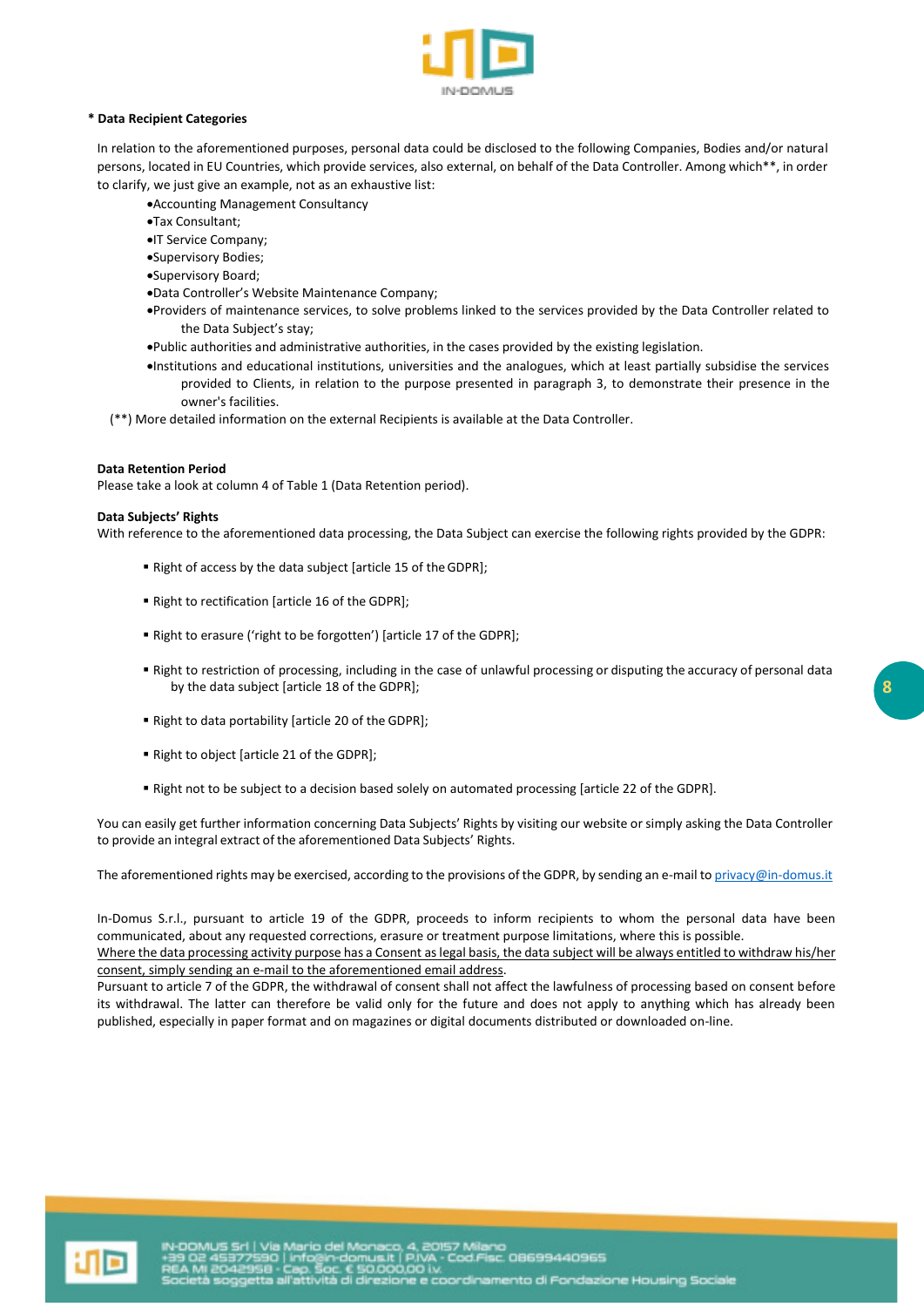

### **Right to lodge a Complaint**

If the data subject considers that his/her rights have been harmed, he/she has the right to lodge a complaint to the Competent Supervisor Authority (or Data Protection Supervisor), according to the formalities indicated by the same authority. If you are Italian you can refer to the following link[: http://www.garanteprivacy.it/web/guest/home/docweb/-](http://www.garanteprivacy.it/web/guest/home/docweb/-)  /docweb-display/docweb/4535524.

#### **Mandatory Provision of Personal Data and nature of the Provision of Data**

We underline that, if the Data Processing purpose has as legal basis a legal or a contractual obligation (even also a pre-contractual one), the Data Subject has necessarily to confer his/her required personal data. If not so, the Data Controller will be unable to pursue the specific Data Processing purpose.

For the other purposes described above, for which consent is necessary, the Data Subject may revoke his/her consent at any time and the effects will start running from the moment of revocation, subject to the terms established by the law. As a general principle, revocation of consent is effective only for the future. Therefore, with regard to what mentioned above on use and publication of the images in which the Data Subject appears (about the revocation of the consent previously given), the processing of Data carried

out before the revocation of consent will not be affected and will not lose its legitimacy. Additionally, if published on websites or social network, audio-visual and/or photographic material may be downloaded and the downloaded copies of the images/recordings will not be available to the Data Controller but under the own responsibility of any third parties who download the mentioned material.

Failure to or partial consent may not guarantee the complete provision of services or the performance of activities, only with reference to the single purposes for which consent is denied.

With particular reference to the video-audio recordings and/or the photoshoots and the subsequent publication, please note that the consent to such treatment, while remaining free and optional, is necessary in order to join the event and, therefore, a denial/refusal of such consent will result in the impossibility to attend the events or continue to attend them.

In-Domus S.r.l. does not make use of any automated decision- making process.

### **Data Processing Formalities**

Personal data will be processed in paper form and electronically inserting them in the applicable data banks (clients, users etc.) which can be consulted and processed by the operators and processors appointed by the Data Controller who will be able to carry out the consultation, use, handling, comparison and any other appropriate operation, direct or automatic, respecting the legal requirements necessary to guarantee the confidentiality and the security of the data, as well as their accuracy, updating, and their relevancy to the declared aims.

#### **Change and updates**

This privacy policy reports the date of its last update in the header.

In-Domus S.r.l. can make changes, update or additions to this privacy policy also as a consequence of any addendum laid down by legal obligations, EU Regulations, Italian and European laws. Changes will be notified and the Data Subject may view the text of the updated privacy policy on the website: http//www.in-domus.it/privacy-e-policy/

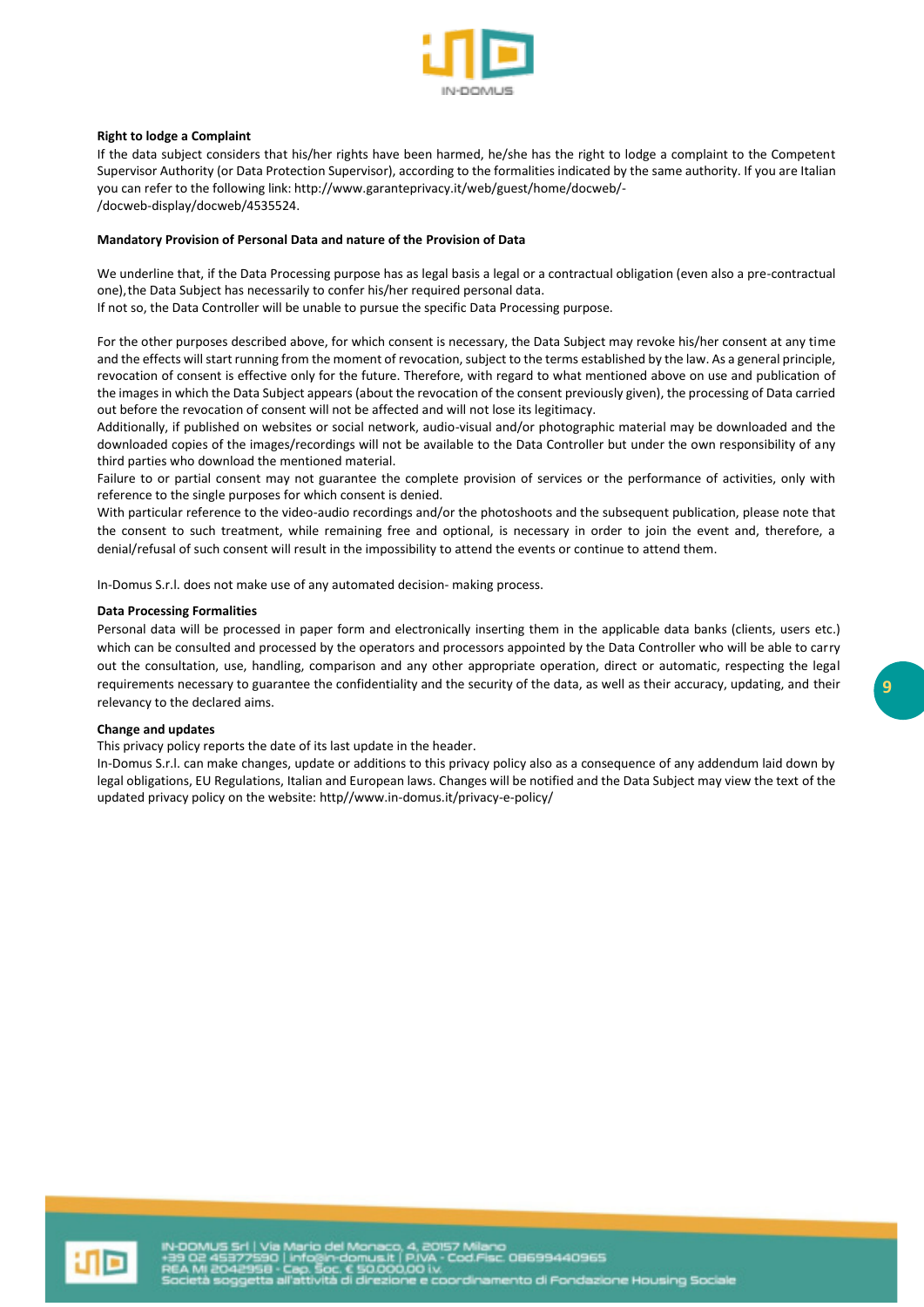

# **CONSENT PURSUANT TO ARTICLE 7 OF EU REGULATION NO.679/2016 In accordance with the provisions of article 7 of EU Regulation no. 679/2016, the Undersigned**

| (Name and Last name)                                                                                                                                                                                                                                                                                                                                                                                                                                                                                                                                                                             |  |  |  |  |  |
|--------------------------------------------------------------------------------------------------------------------------------------------------------------------------------------------------------------------------------------------------------------------------------------------------------------------------------------------------------------------------------------------------------------------------------------------------------------------------------------------------------------------------------------------------------------------------------------------------|--|--|--|--|--|
| declares to have fully understood the attached Privacy Notice provided by the Data Controller In-Domus S.r.l. and                                                                                                                                                                                                                                                                                                                                                                                                                                                                                |  |  |  |  |  |
| Gives her/his Consent []<br>Denies her/his Consent []                                                                                                                                                                                                                                                                                                                                                                                                                                                                                                                                            |  |  |  |  |  |
| to his/her Personal Data Processing in order to pursue the aforementioned purposes (see point 3 above) i.e.: performance and<br>management of the existing Contracts and Agreements, including, inter alia, booking management, management and provision of<br>Services, being aware that his/her special categories of personal data, such as data concerning health, will be processed.                                                                                                                                                                                                        |  |  |  |  |  |
| Gives her/his Consent []<br>Denies her/his Consent []                                                                                                                                                                                                                                                                                                                                                                                                                                                                                                                                            |  |  |  |  |  |
| to his/her Personal Data Processing in order to pursue the aforementioned purposes (see point 4 above) i.e making audio and video<br>recording and/or shooting photographs also via duly appointed third parties in which the Data Subject appears, if the Data Subject<br>joins the Events organized by the Data Controller.                                                                                                                                                                                                                                                                    |  |  |  |  |  |
| $\rightarrow$ Gives her/his Consent []<br>Denies her/his Consent []                                                                                                                                                                                                                                                                                                                                                                                                                                                                                                                              |  |  |  |  |  |
| to his/her Personal Data Processing in order to pursue the aforementioned purposes (see point 7 above) i.e: Publication and<br>disclosure (also via duly appointed third parties) of the images collected according to point 6 above: on In-Domus website and/or In-<br>Domus' Campuses official websites and/or websites linked to them (including, possibly, social networks) and/or print media sources<br>and/or any other means of circulation, as well as the related retention (also via duly appointed third parties) of the aforesaid images<br>if needed to carry out such activities. |  |  |  |  |  |

 $\mathcal{L}_\text{max}$  , and the contract of the contract of the contract of the contract of the contract of the contract of the contract of the contract of the contract of the contract of the contract of the contract of the contr

Date Signature

**10**

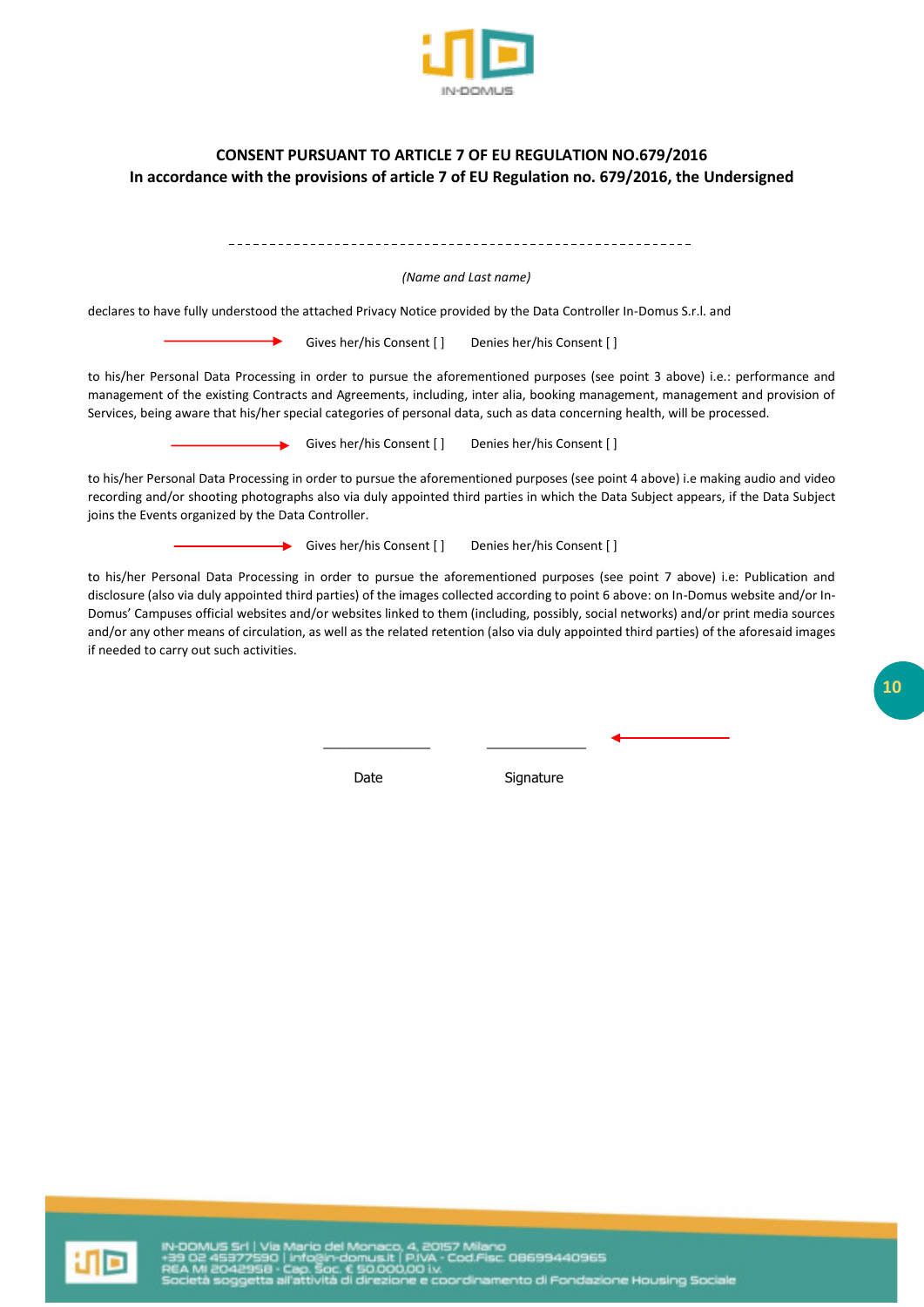

# **COST OF REPAIRS AND REPLACEMENT (DOCUMENT A)**

| <b>KITCHEN</b>                                       |                          |
|------------------------------------------------------|--------------------------|
| Freezer door                                         | € 110,00                 |
| Fridge bottle shelf                                  | 650,00                   |
| Fridge butter door                                   | € 70,00                  |
| Small refrigerator                                   | € 380,00                 |
| Fridge/ freezer cleaning                             | € 10,00                  |
| <b>LIVING ROOM</b>                                   |                          |
| Armchair                                             | €620,00                  |
| <b>Bookshelf</b>                                     | €300,00                  |
| <b>Desktop</b>                                       | €250,00                  |
| Desk drawers                                         | €100,00                  |
| Chair                                                | €70,00                   |
| <b>TV</b>                                            | €75,00                   |
| Extra window cleaning                                | From €10,00 a €20,00     |
| <b>BATHROOM</b>                                      |                          |
| Manual unblocking of washbasin, bidet, WC and shower | € 25,00                  |
|                                                      |                          |
| Replacement of sink in the bathroom                  | € 210,00                 |
| Repaiting of the bathroom                            | € 50,00                  |
| Shower box/ Shower tray                              | € 530,00/€ 300,00        |
| Hooks/bars for towels & toilet paper                 | € 20,00                  |
| <b>Toilet brush</b>                                  | € 30,00                  |
| Bath closet with mirror                              | € 130,00                 |
| Soap dish                                            | € 20,00                  |
| Extra bathroom cleaning                              | € $15,00$                |
| <b>BEDROOM</b>                                       |                          |
| Wardrobe                                             | € 700,00                 |
| Wall hanger for clothes                              | € 50,00                  |
| <b>Bedside table</b>                                 | € 100,00                 |
| Table top                                            | € 200,00                 |
| <b>Bed</b>                                           | € 600,00                 |
| Mattress (80X200)                                    | € 200,00                 |
| Pillow                                               | € 16,00                  |
| <b>Wool blanket</b>                                  | € 35,00                  |
| <b>Bed cover</b>                                     | € 35,00                  |
| Set of sheets                                        | € 10,00                  |
| Pillow cover                                         | € 4,00                   |
| Mattresses cover                                     | € 15,00                  |
| <b>Bath towels</b>                                   | € 6,00                   |
| <b>Toilet seat</b>                                   | $\overline{\epsilon}$ 45 |
| <b>LIGTHS</b>                                        |                          |
| <b>Ceiling light</b>                                 | € 330,00                 |
| Study lamp                                           | € 115,00                 |
| <b>Wall lamp</b>                                     | € 180,00                 |
| <b>DOOR</b>                                          |                          |
| Replacement of the electronic door lock              | € 250,00                 |
| <b>Badge</b>                                         | € 10,00                  |
| OTHERS*                                              |                          |
| Repainting of one wall                               | € 50,00                  |
| Repairing an armchair                                | $\sqrt{680,00}$          |
| Fire alarm                                           | € 350,00                 |
| Thermostat                                           | € 165,00                 |
| Telephone                                            | 630,00                   |
|                                                      |                          |

\*All the other repairs/ replacements not listed above will be quoted separately